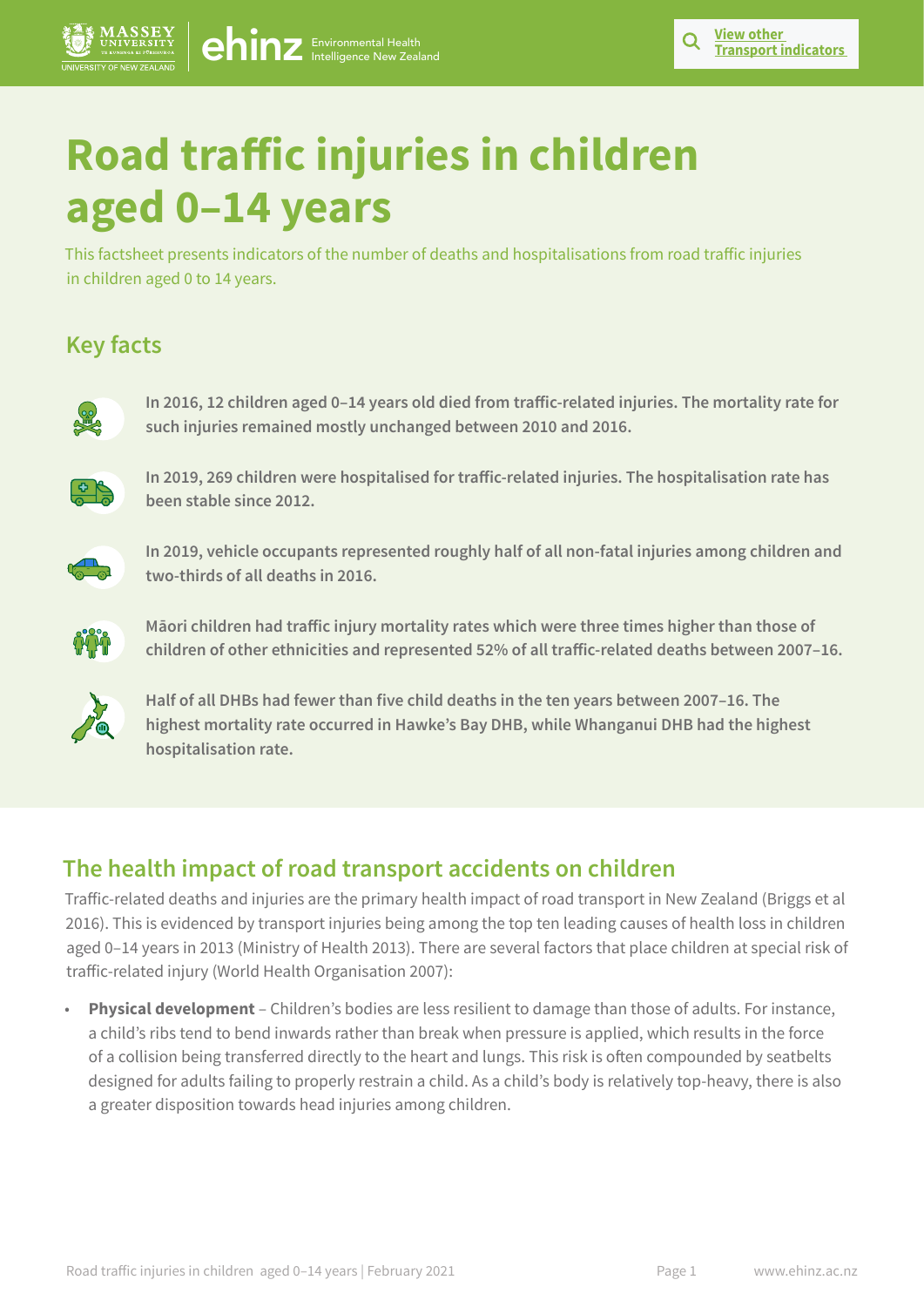- **Awareness** As they are smaller than adults, children may have difficulty viewing nearby traffic or being seen by other road users. Children are less able to judge distances and speeds of moving objects and cannot judge the direction from which a vehicle is approaching based on the sound it produces as easily.
- **Judgement** Children under 11 years of age are less able to assess risk and make safe decisions on the road (Peden et al 2008). Meanwhile, older children are more likely to knowingly engage in risky behaviour, whether as the result of peer-pressure or as the consequence of the sensation-seeking behaviour common to adolescents.

# **Road traffic injury mortality among children**

## Traffic injury deaths among children have marginally decreased

In 2016, 12 children aged 0–14 years died from road traffic injuries (Figure 1). In 2016, as in every other year, most deaths were vehicle occupants (8 out of 12 deaths).



#### **Figure 1: Number of road traffic injury deaths for children aged 0–14 years, 2001–16**

**Source:** New Zealand Mortality Collection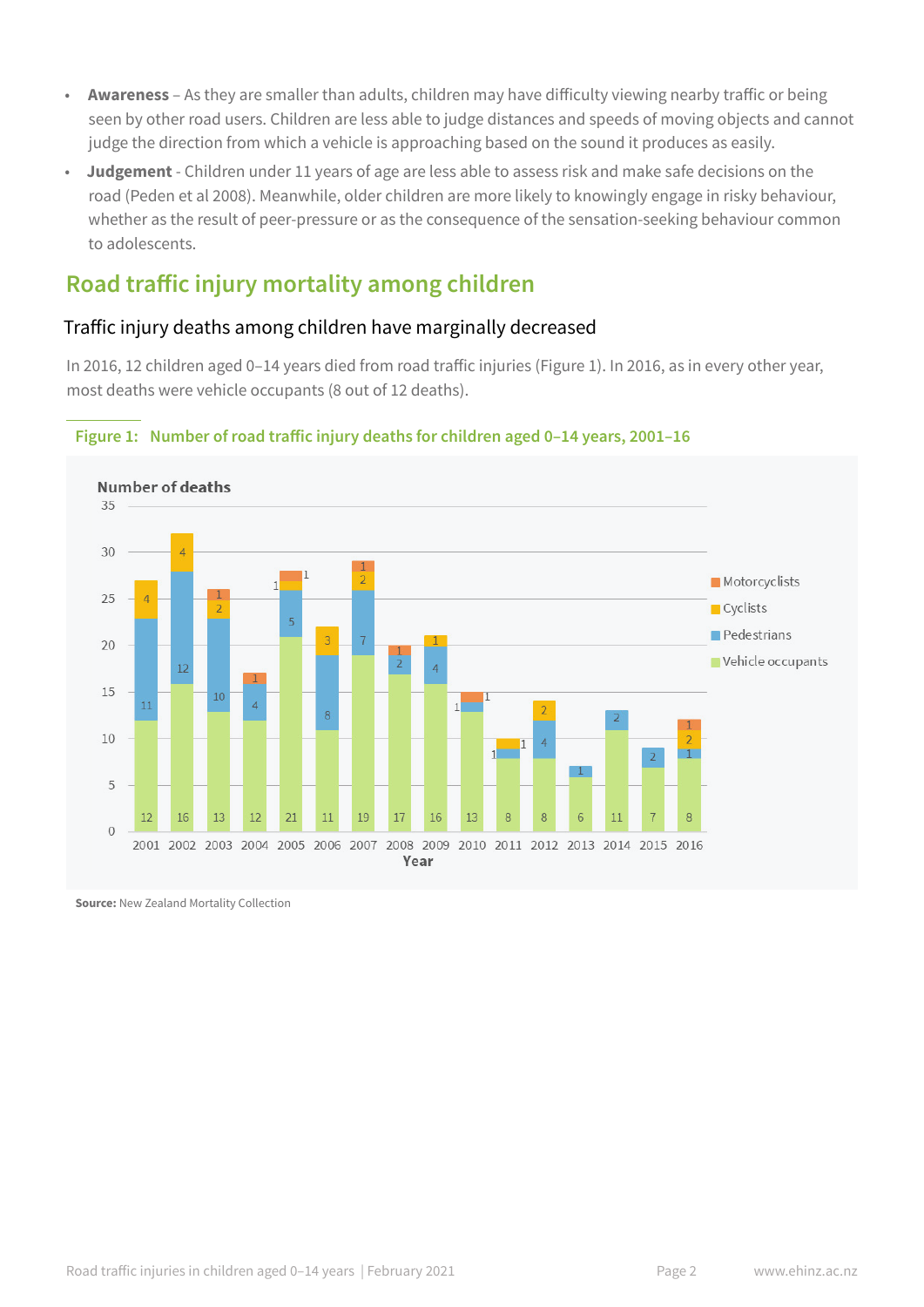The mortality rate for such injuries among children fell slightly between 2001 and the early 2010s but has shown little variation in the most recent five years of data (Figure 2).





**Source:** New Zealand Mortality Collection

#### Traffic injury deaths were higher among older children

In 2012–16, the rate of road traffic injury deaths increased with age and was highest for 10–14-year olds (1.5 per 100,000) (Figure 3).





**Source:** New Zealand Mortality Collection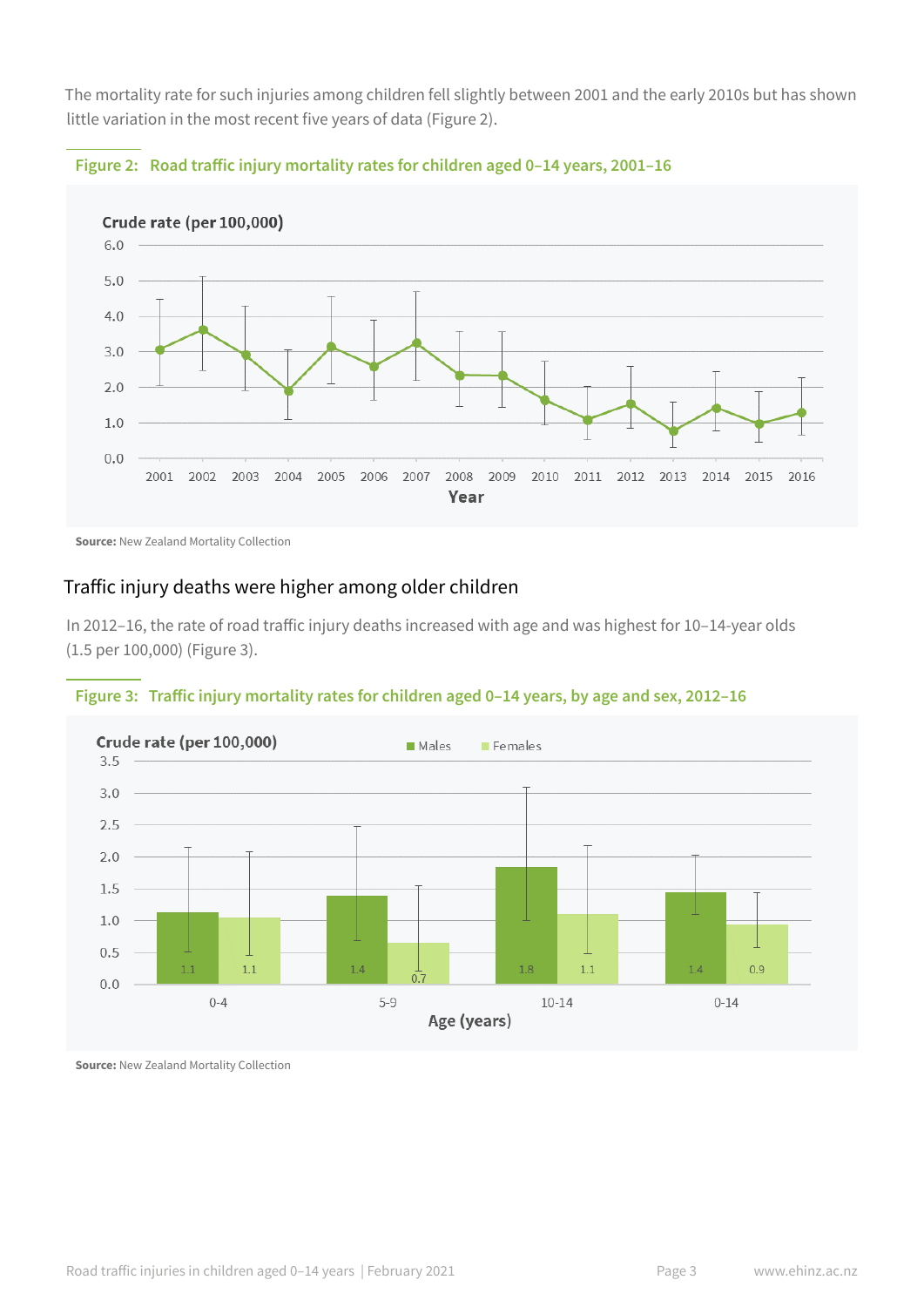### Traffic injury mortality rates were three times as high among Māori

In 2007–16, Māori children had far higher traffic injury mortality rates than other children (Figure 4). In this period, the crude mortality rate among Māori children was triple that of other ethnic groups, while 52% (78 out of 151) of all traffic-related deaths among children were among Māori.



#### **Figure 4: Traffic injury mortality rates for children aged 0–14 years, by ethnic group (prioritised), 2007–16**

**Source:** New Zealand Mortality Collection

## Traffic injury mortality rates were highest in Hawke's Bay

In 2007–16, the highest road traffic injury mortality rates among children occurred in Hawke's Bay District Health Board (DHB) (Figure 5).





**Notes:** An asterisk (\*) indicates a suppressed rate due to a low count of deaths (<5). The statistical test for differences between rates in the above graph uses a multiple testing adjustment. Please note that the adjusted values used for multiple testing may not be reflected in the above graph.

**Source:** New Zealand Mortality Collection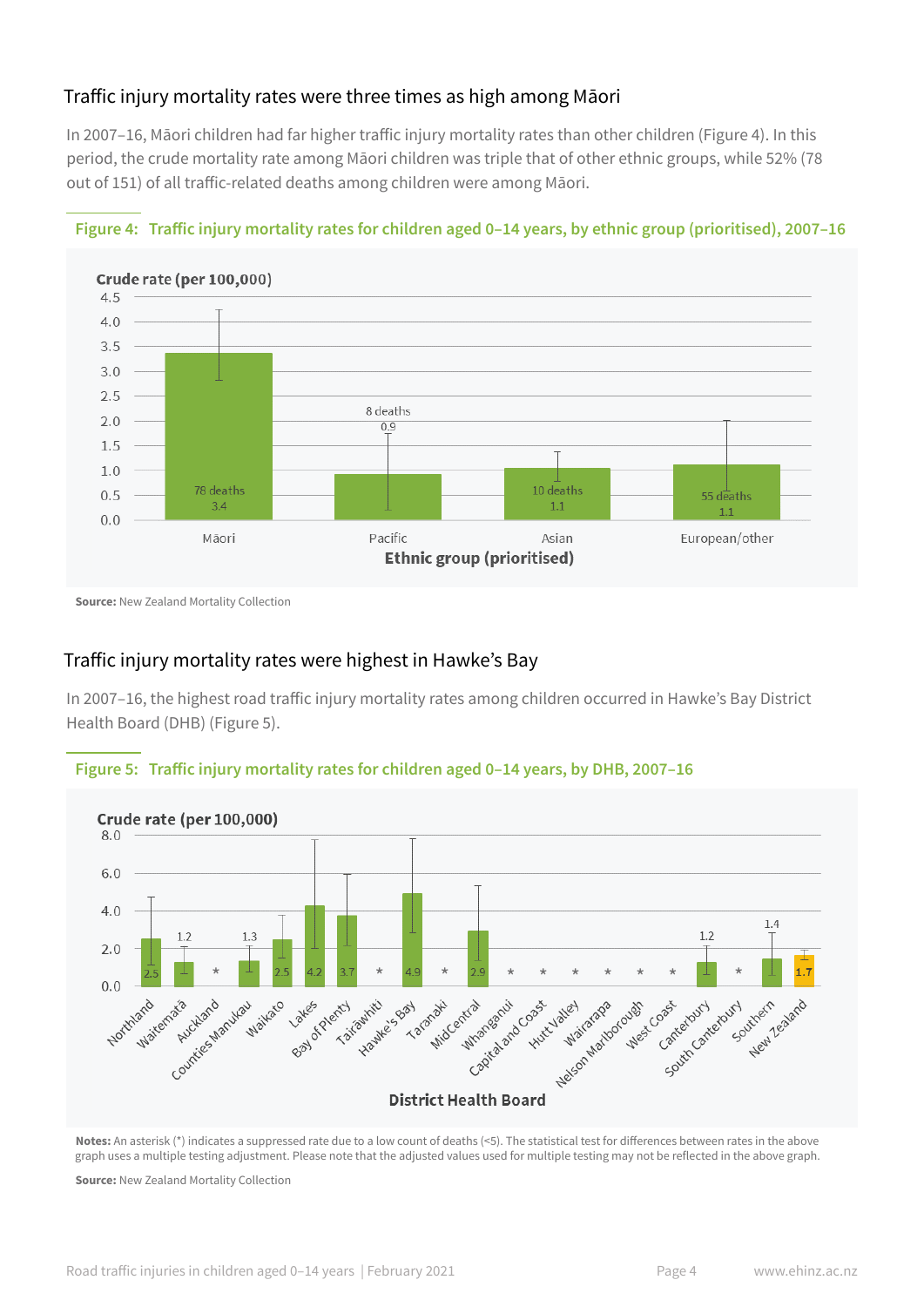# **Road traffic injury hospitalisation rates among children**

#### Traffic injury hospitalisations in children decreased between the early 2000s and early 2010s

In 2019, 269 children were hospitalised for injuries arising from road traffic incidents (Figure 6). Of these, 56.5% were vehicle occupants (152 out of 269). A further 25.3% (68 hospitalisations) were pedestrians, 8.2% were cyclists (22 hospitalisations) and 9.3% (25 hospitalisations) were motorcyclists. Two hospitalisations related to modes of transport not shown in the graph below.



#### **Figure 6: Number of traffic injury hospitalisations for children aged 0–14 years, 2001–19**

**Source:** National Minimum Dataset

The hospitalisation rate for traffic injuries among children dropped by around 50% between 2001 and the early 2010s and remained fairly stable throughout the decade. (Figure 7).





**Source:** National Minimum Dataset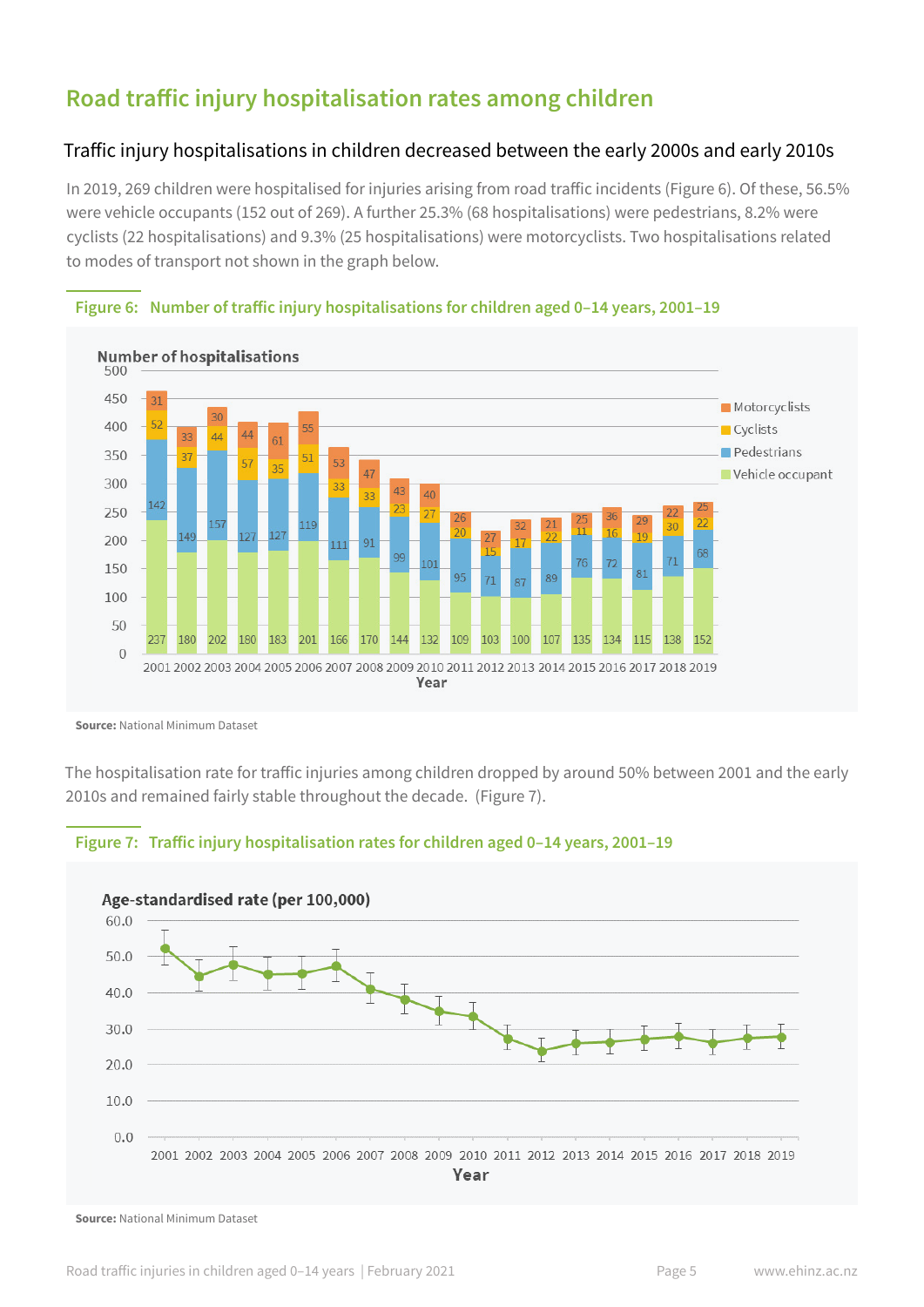#### The highest hospitalisation rates occurred among older children and males

In 2019, the rate of road traffic injury hospitalisations among children was highest for 10–14-year olds (39.4 per 100,000). Overall, male children had higher hospitalisation rates than females (Figure 8).





**Source:** National Minimum Dataset

### Traffic injury hospitalisation rates were higher among Māori and Pacific people

In 2017–19, Māori and Pacific children of both sexes had higher traffic injury hospitalisation rates than children in other ethnic groups (Figure 9). The rate among Māori children was particularly high, being roughly one-anda-half times greater the rate for Pacific children, twice that of European/Other children and triple that of Asian children.

#### **Figure 9: Traffic injury hospitalisation rates for children aged 0–14 years, by ethnic group (prioritised), 2017–19**



**Source:** National Minimum Dataset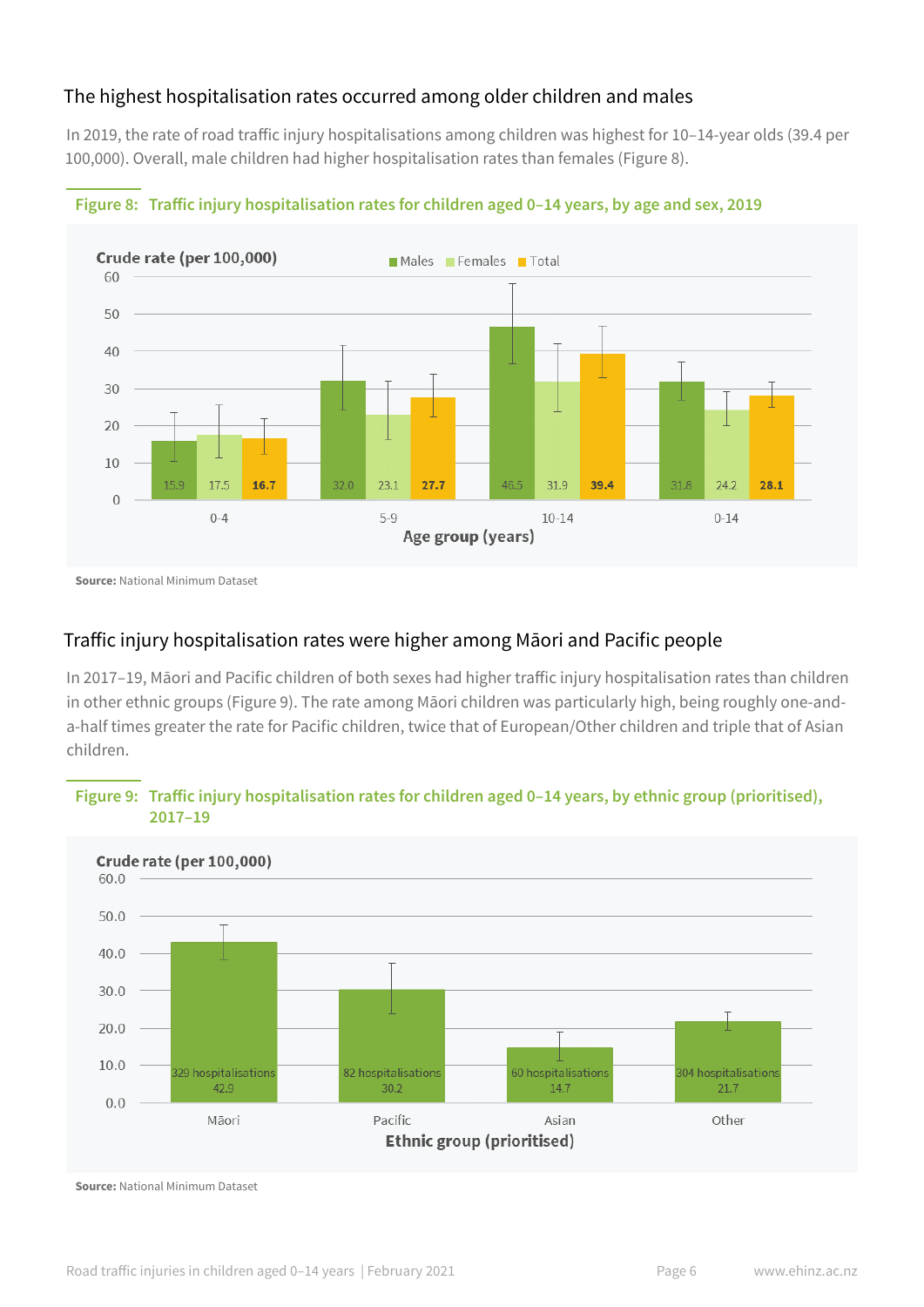### Traffic injury hospitalisation rates were highest in Northland DHB

In 2015–19, the highest traffic injury hospitalisation rates among children occurred in Northland DHB (Figure 10).



#### **Figure 10: Traffic injury hospitalisation rates for children aged 0–14 years, by DHB, 2015–19**

**Note:** The statistical test for differences between rates in the above graph uses a multiple testing adjustment. Please note that the adjusted values used for multiple testing may not be reflected in the above graph.

**Source:** National Minimum Dataset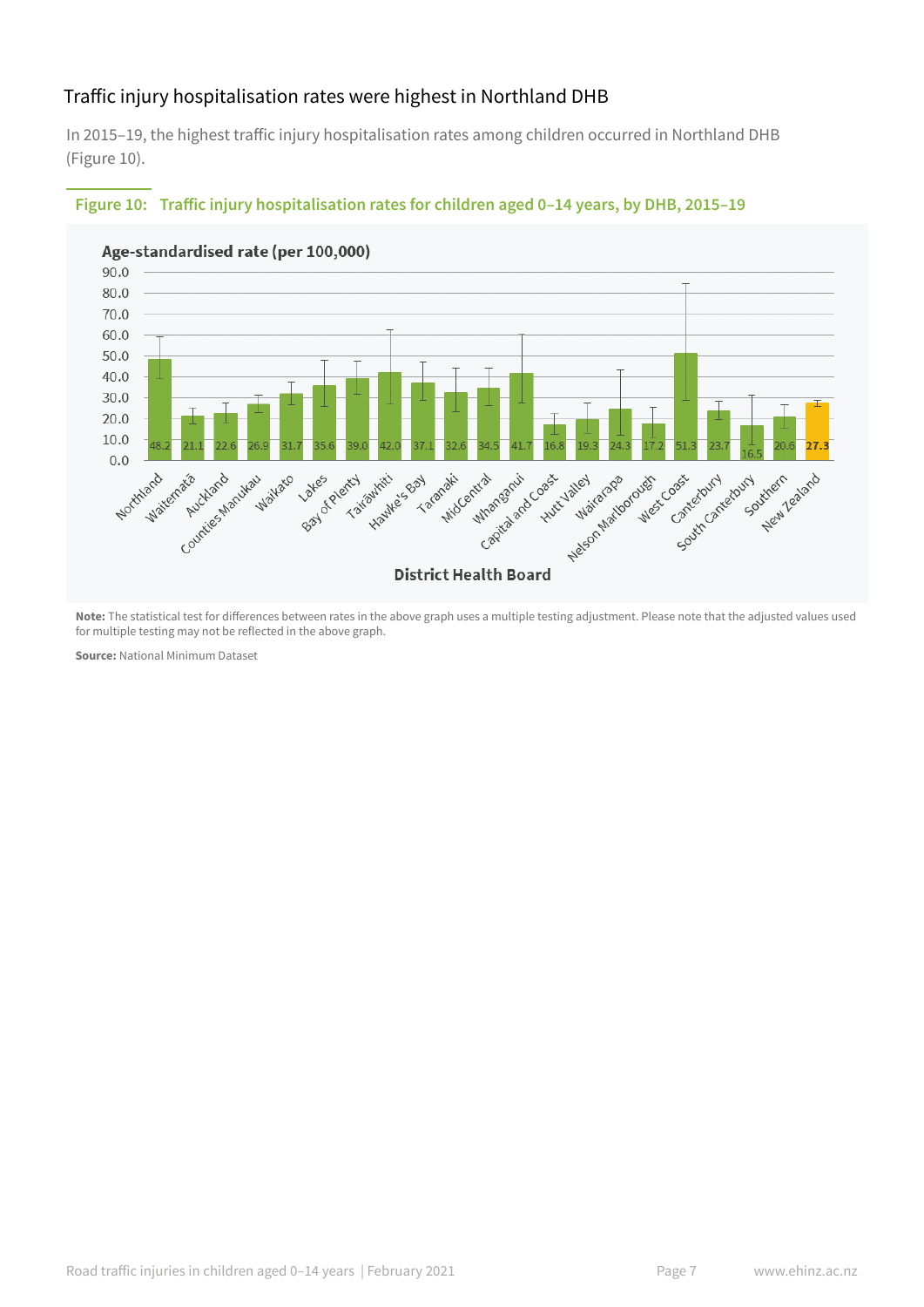## Data for this indicator

This factsheet includes data on road transport injuries in children aged 0–14 years. Data are firstly presented for traffic injury deaths, from the New Zealand Mortality Collection (2001–2016), and then for traffic injury hospitalisations, from the National Minimum Dataset (2001–2019).

The following ICD–10 AM codes were used to extract relevant statistics from the datasets:

- Occupant:  $[V30-V79]$ (.4-.9),  $[V83-V86]$ (.0-.3)
- Motorcyclist: [V20–V28](.3–.9), V29(.4–.9)
- Pedal cyclist: [V12–V14](.3–.9), V19(.4–.6)
- Pedestrian: [V02–V04](.1,.9) V09.2
- Other: V80(.3–.5), V81.1, V82.1;
- Unspecified: V87(.0–.8), V89.2.

These ICD codes are consistent with the classification of external cause of injury used by the Centers for Disease Control and Prevention (2002).

'All traffic injuries' includes occupant injury (injuries of driver or passenger of three or four-wheeled motor vehicles), motorcyclist injury, pedestrian injury, cyclist injury, other injury and unspecified injury. Hospitalisations have excluded short-stay Emergency Department visits, day cases, deaths, transfers between or within hospitals, overseas visitors, and readmissions.

All 95% confidence intervals have been presented as error bars on graphs. Unless otherwise stated, all differences mentioned in the text between two values are statistically significant at the 5% level or less. For additional information, see the metadata link below.